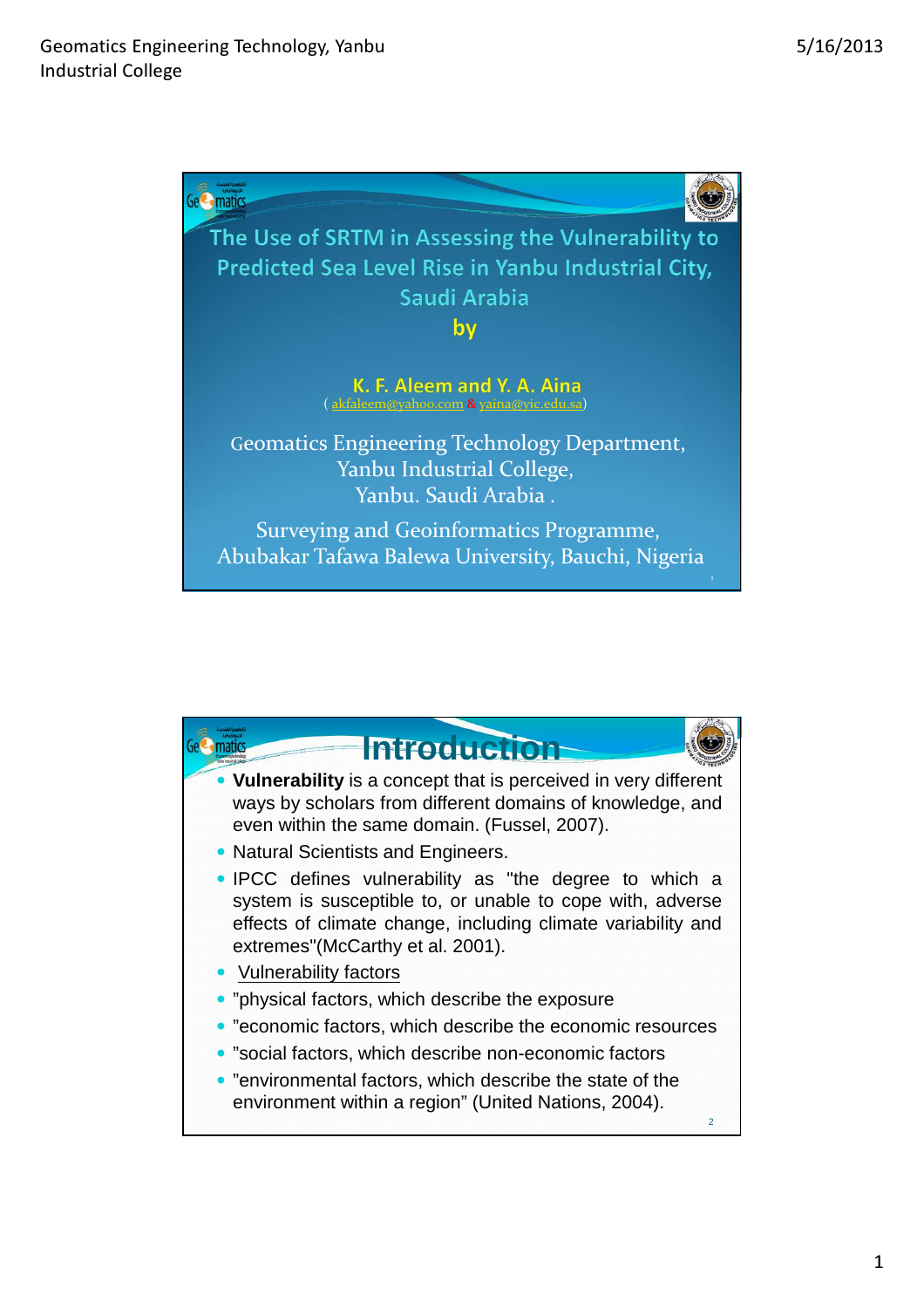

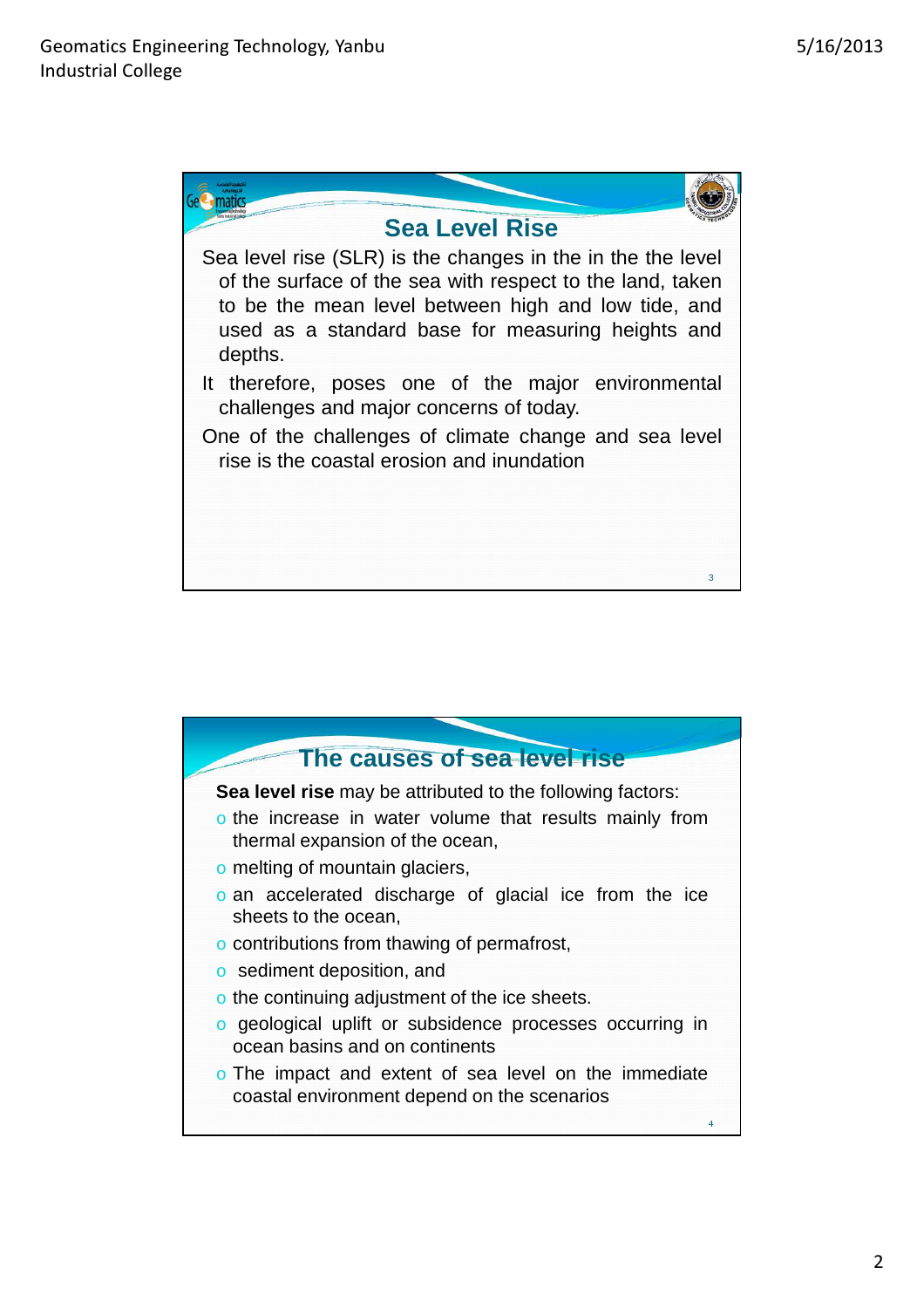

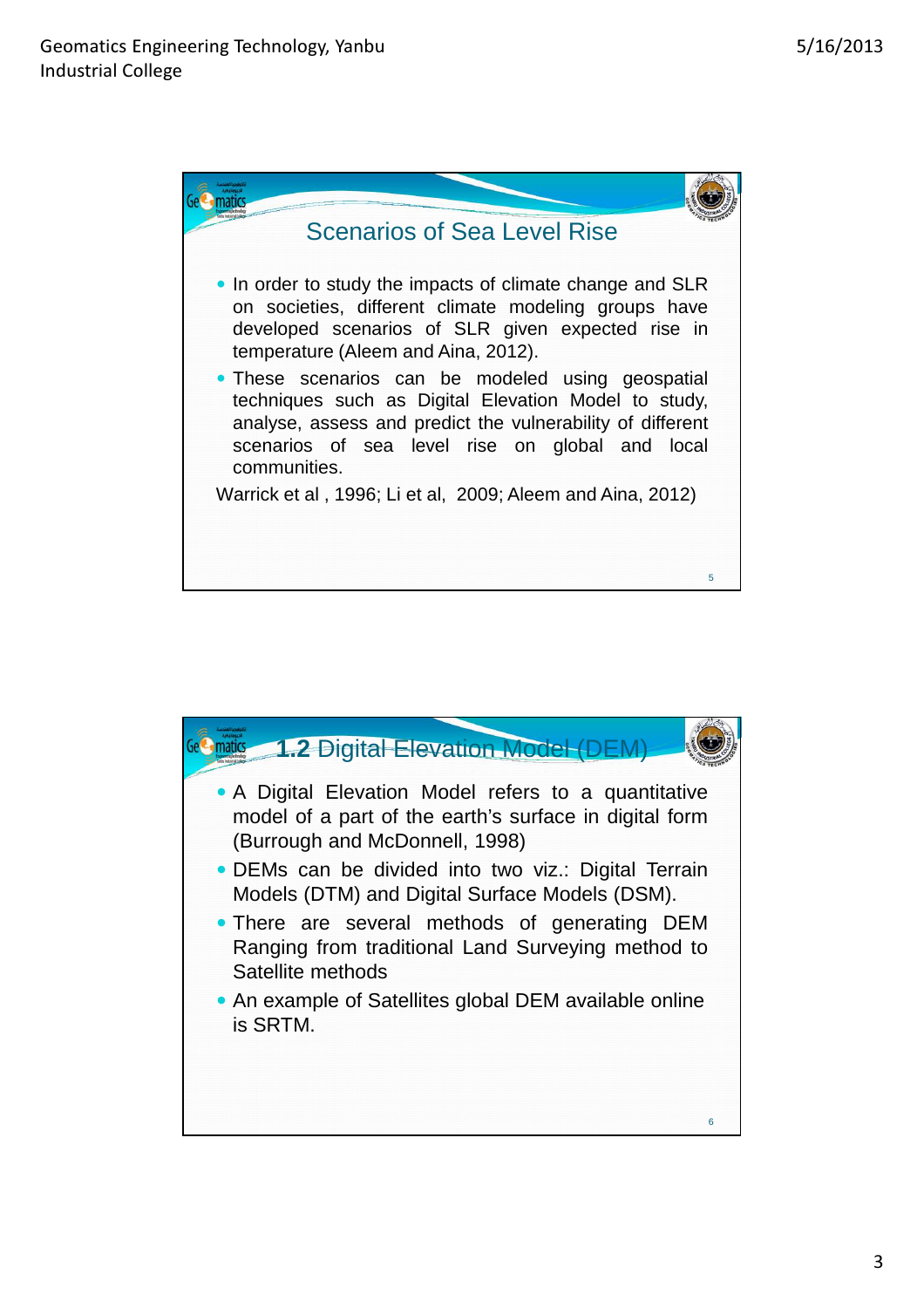

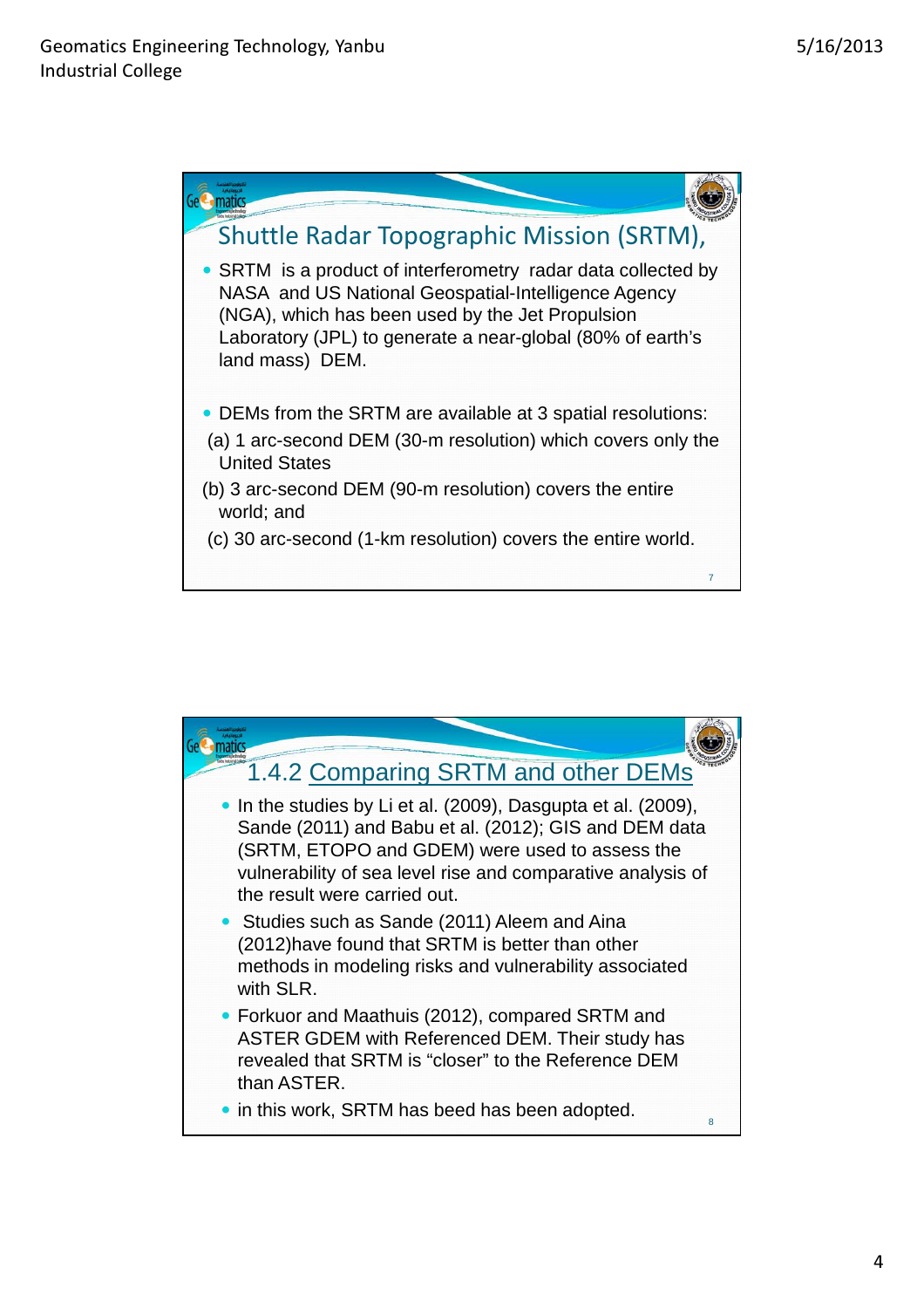

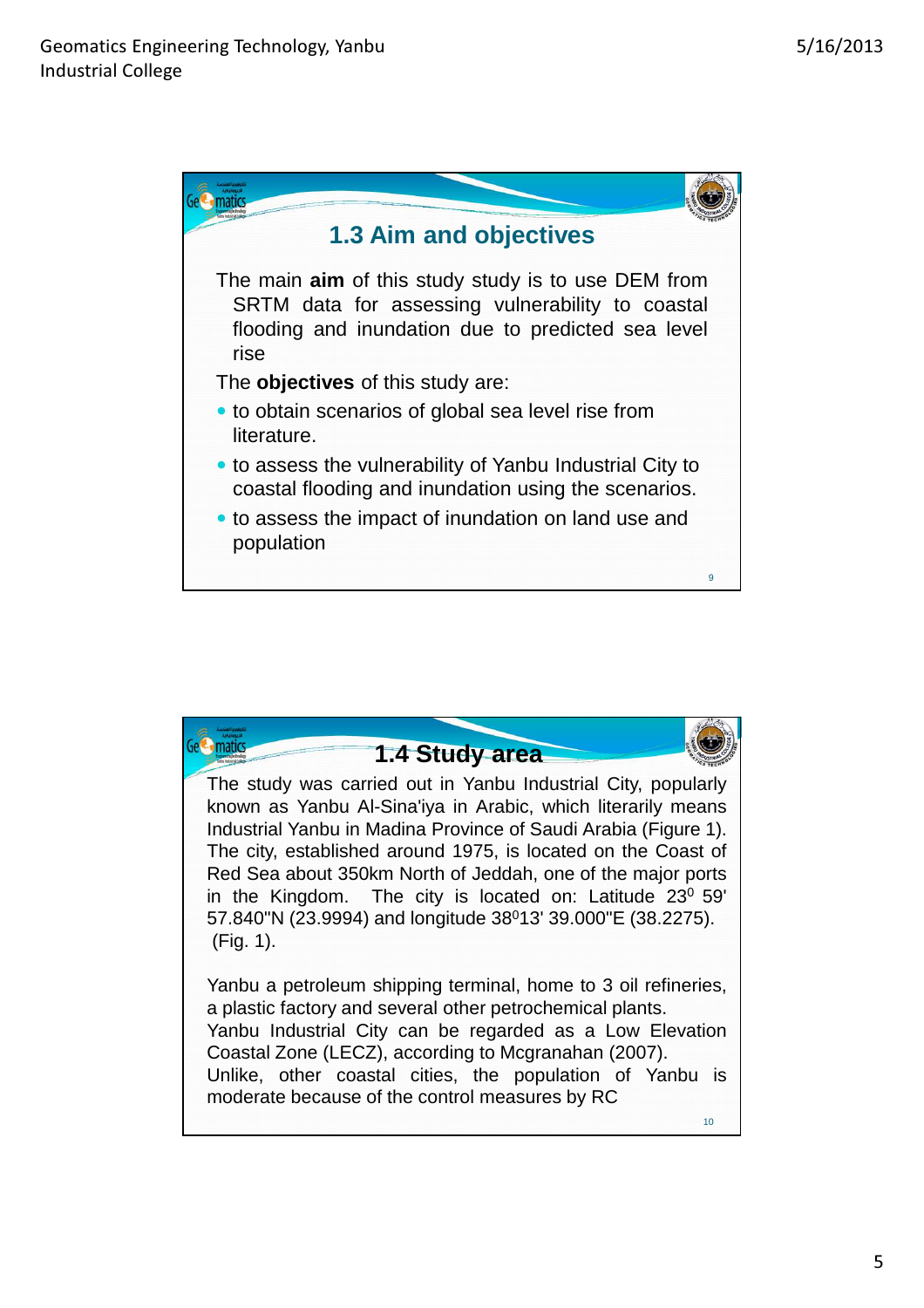

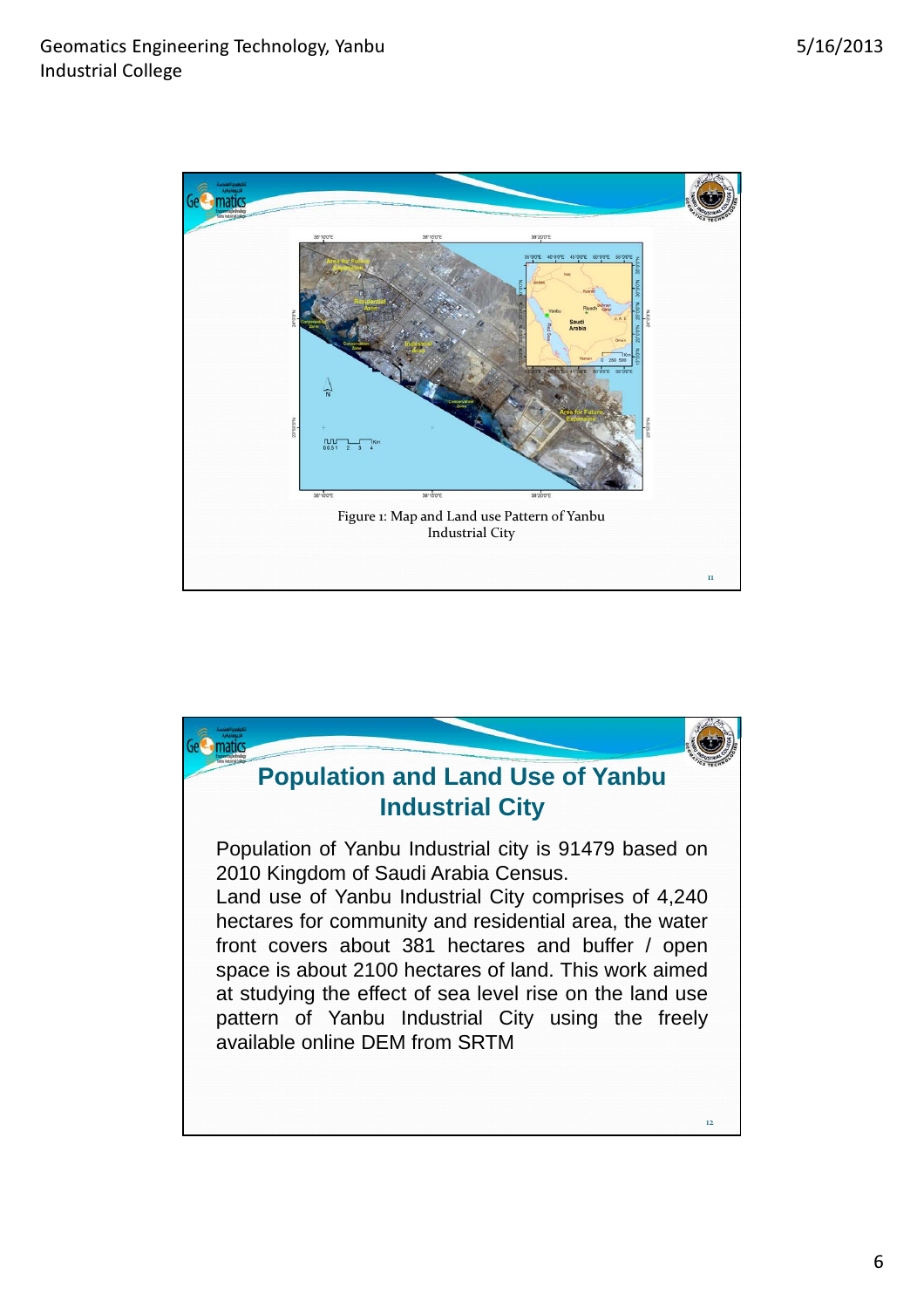

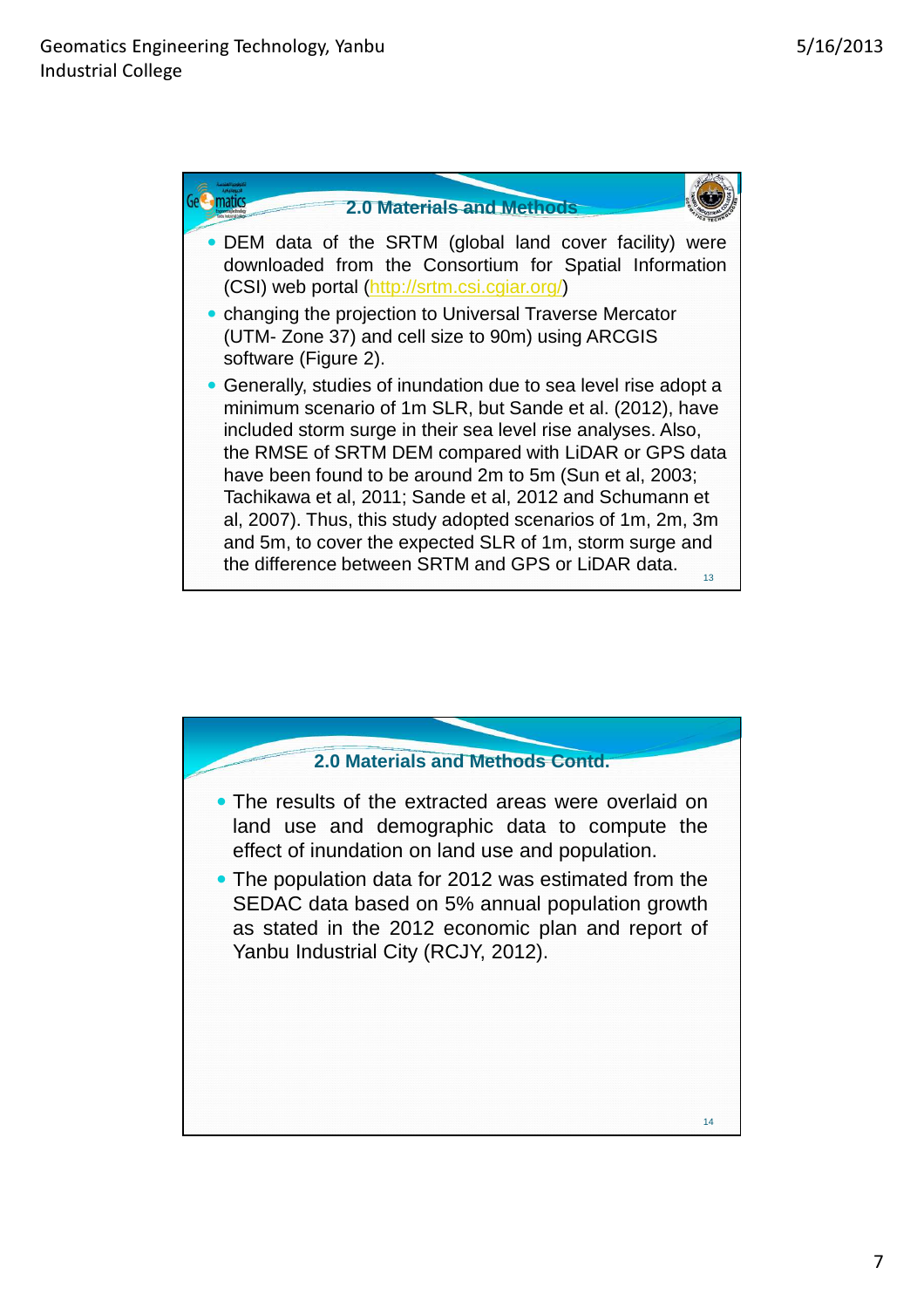

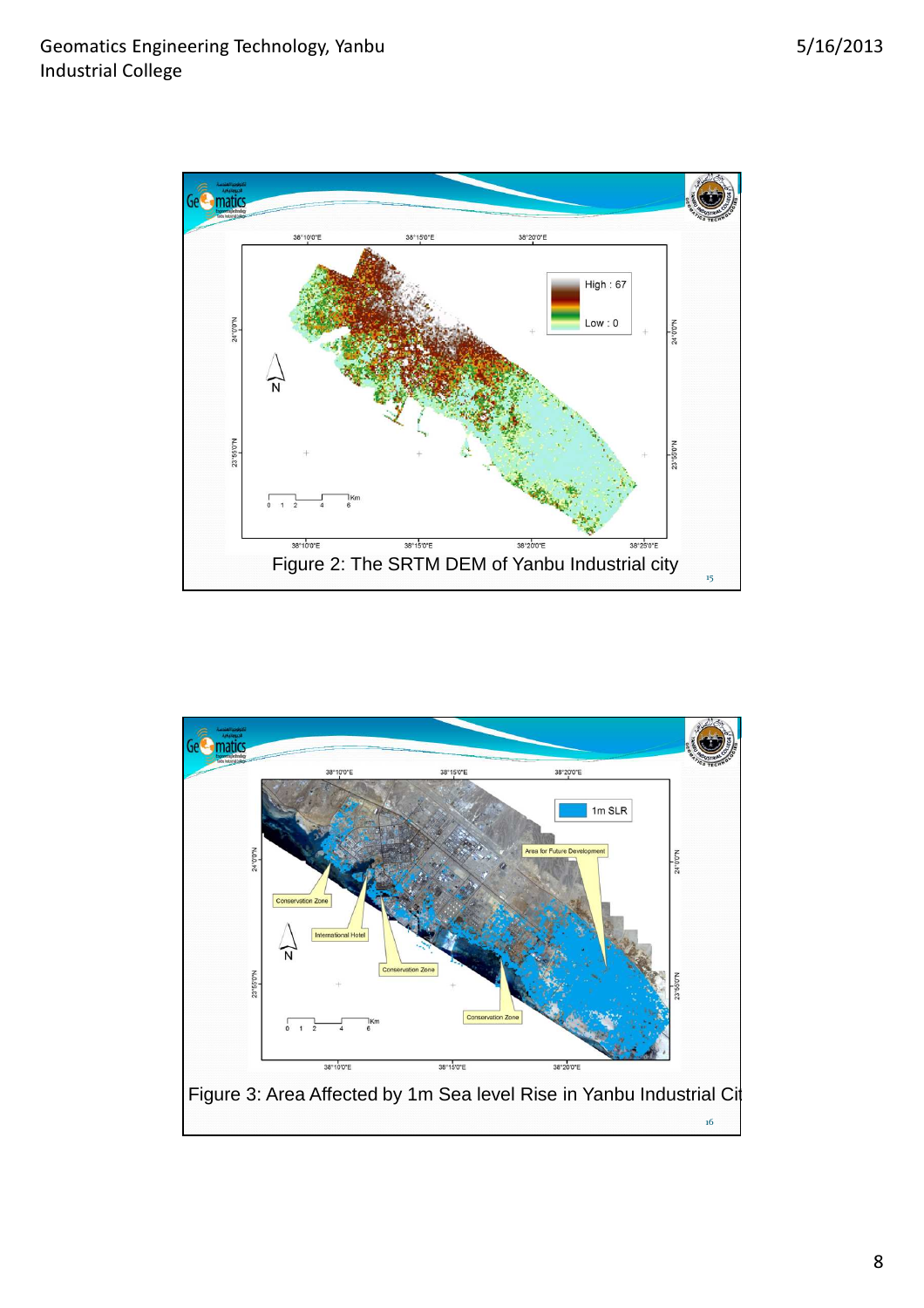

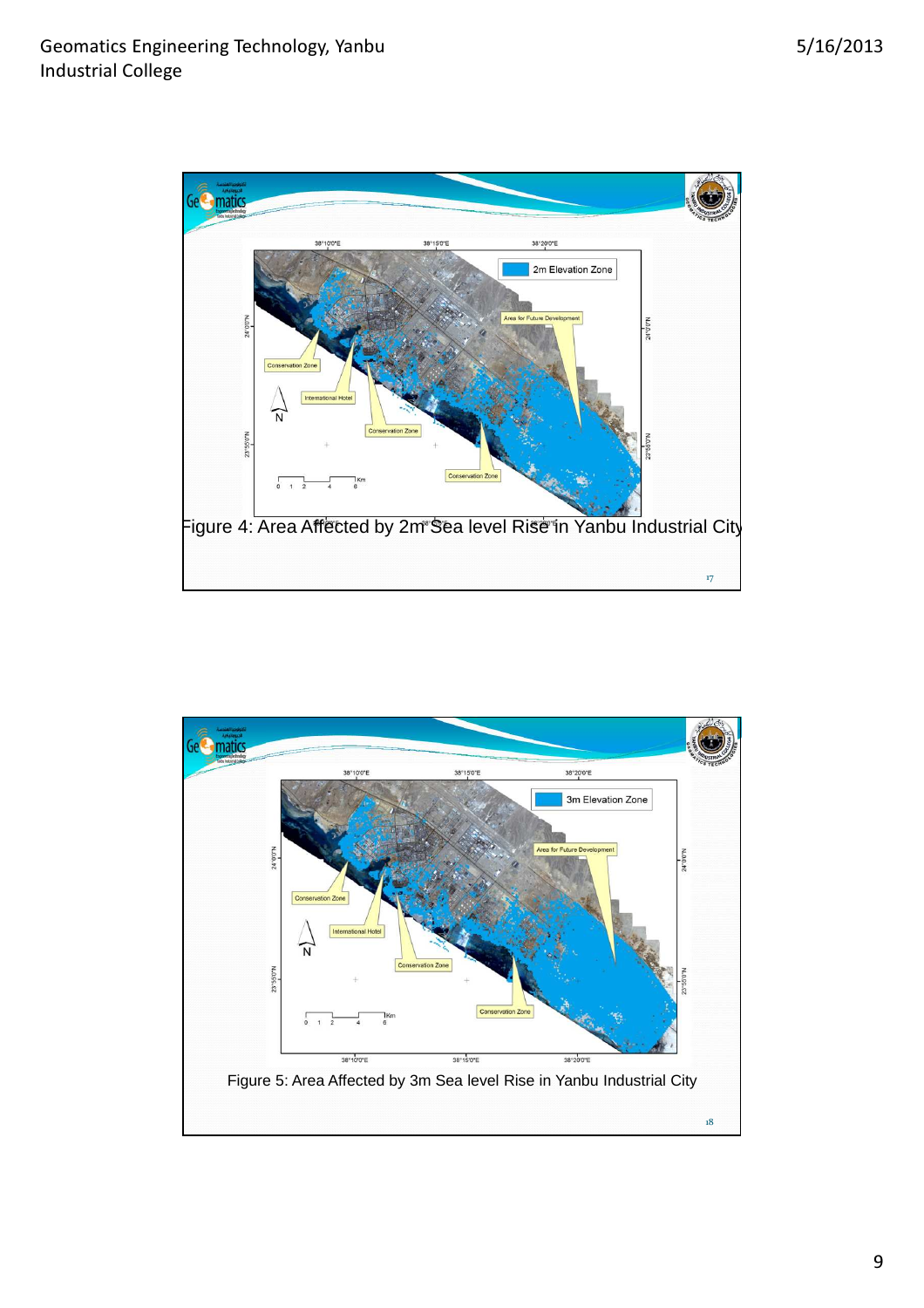

| <b>Scenarios of</b><br><b>SLR</b>                                                                                             | <b>Residential</b> | <b>Industrial</b> |                                | Area For<br><b>Future</b><br><b>Development</b> |        | <b>Total Area</b>           |
|-------------------------------------------------------------------------------------------------------------------------------|--------------------|-------------------|--------------------------------|-------------------------------------------------|--------|-----------------------------|
|                                                                                                                               |                    |                   |                                |                                                 |        |                             |
| 1                                                                                                                             | 50.706             |                   | 271.188                        | 421.524                                         |        | 743.418                     |
| $\overline{c}$                                                                                                                | 72.819             |                   | 341.091                        | 482.193                                         |        | 896.103                     |
| 3                                                                                                                             | 99.63              |                   | 397.872                        | 518.805                                         |        | 1016.31                     |
| 5                                                                                                                             | 158.598            |                   | 504.468                        |                                                 | 558.09 | 1221.16                     |
| Table 2: Estimates of Affected Population by different Scenarios of SLR.<br>Scenarios of SLR Estimated Area to be<br>affected |                    |                   | <b>Year 2000</b><br>Population |                                                 | 2012   | Projected<br>Population for |
| 1                                                                                                                             | 743.418            |                   | 17000                          |                                                 | 30530  |                             |
| 2                                                                                                                             | 896.103            |                   | 18000                          |                                                 | 32325  |                             |
| 3                                                                                                                             | 1016.307           |                   |                                | 20000                                           |        | 35917                       |
|                                                                                                                               |                    | 1221.156          |                                | 22000<br>39500                                  |        |                             |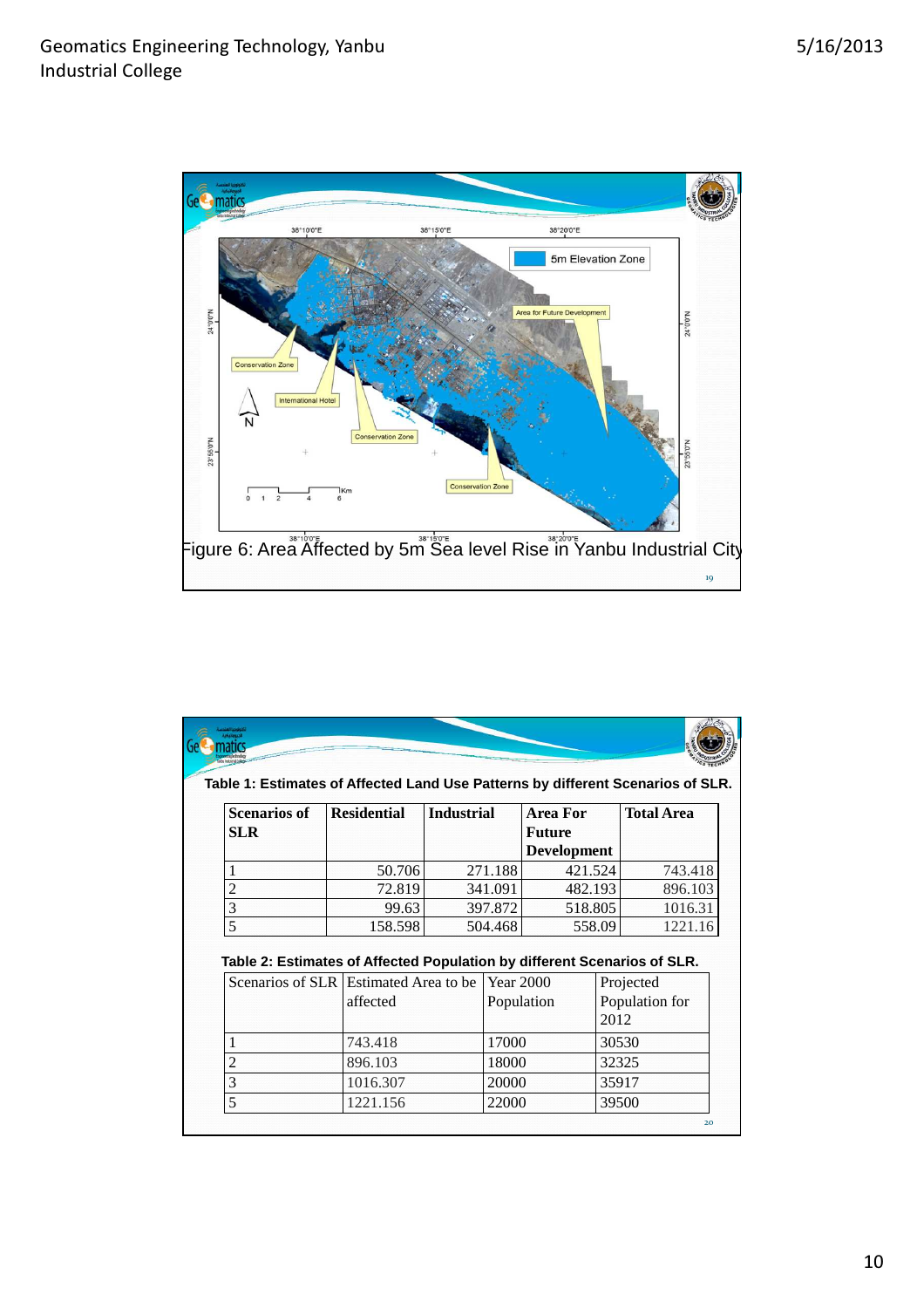